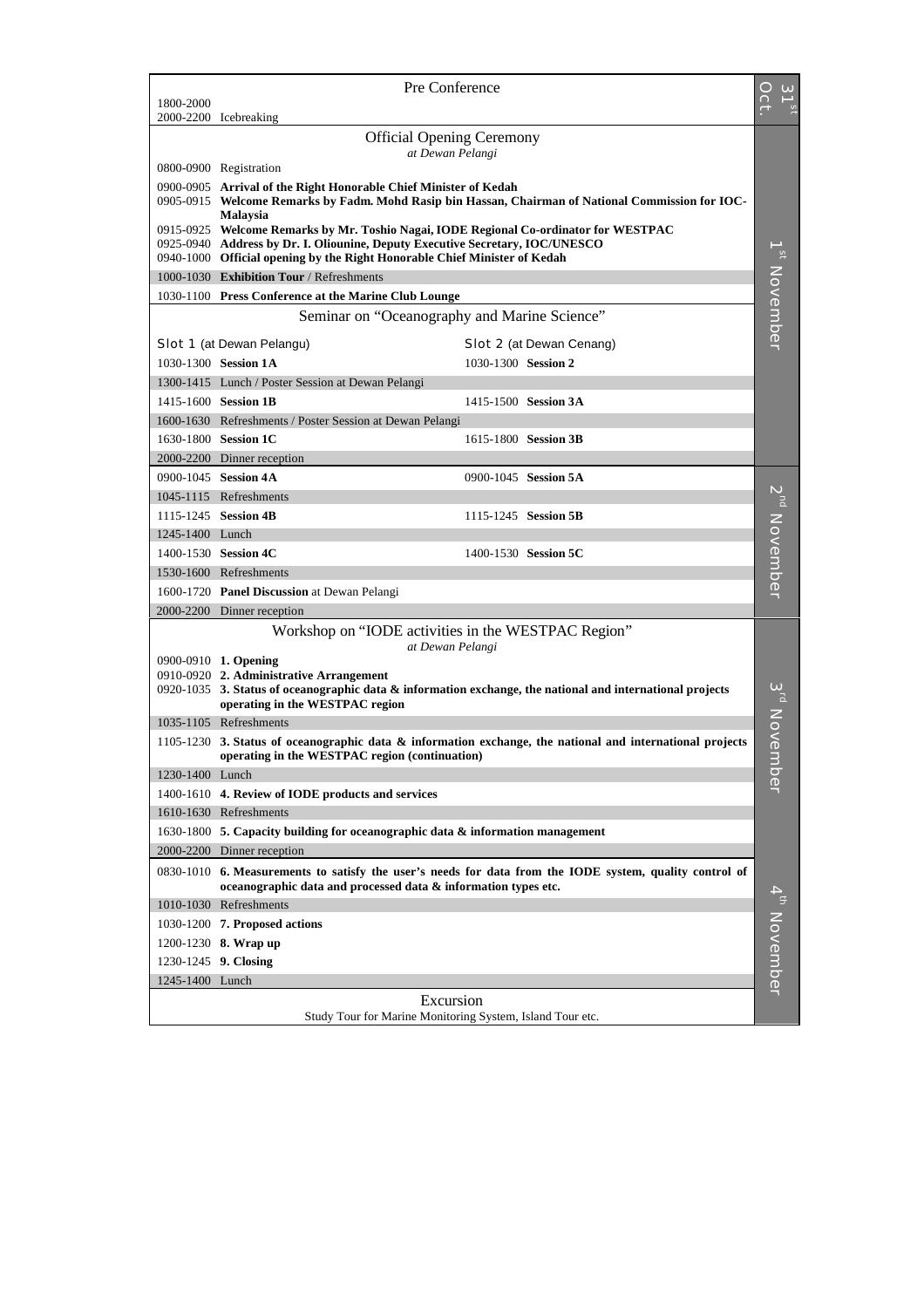# SEMINAR ON "OCEANOGRAPHY AND MARINE SCIENCE"

SESSION 1; Coastal Environment with the Focus on Data Requirements, Needs & Products

*at Dewan Pelangi, 1030 - 1800, 1st November*

| <b>Session 1A</b>            |  | Chairman: Prof. Ir. Dr. Abd. Aziz Ibrahim                                                                                                                                                                                                                                                        |  |  |  |  |
|------------------------------|--|--------------------------------------------------------------------------------------------------------------------------------------------------------------------------------------------------------------------------------------------------------------------------------------------------|--|--|--|--|
|                              |  | 1030-1115 Keynote: Ocean Circulation in the Asian Waters<br>Prof. Dr. Tetsuo Yanagi, Research Institute for Applied Mechanics, Kyushu University, Japan                                                                                                                                          |  |  |  |  |
| 1115-1130 CE01:              |  | <b>Tidal Dynamic in Malacca Straits</b><br>Lcdr. Drs. Dede Yuliadi, Indonesian Navy                                                                                                                                                                                                              |  |  |  |  |
| 1130-1145 CE02:              |  | Potential use of Satellite Altimeter Data for the Determination of the Leading Tidal<br><b>Constituents for the Marine Region of Peninsular Malaysia</b><br>Muhammad Nur JP Vella, Centre for Geodetic and GPS Studies (CGGS), Faculty of<br>Geoinformation Science & Engineering, UTM, Malaysia |  |  |  |  |
| 1145-1200 CE03:              |  | Contribution of National Tidal Data Centre in Research and Development Activities in<br><b>Indonesia</b><br>First Admiral Mohamad Makmur Sulaeman, Indonesian Navy Dishidors TNI-AL, Indonesia                                                                                                   |  |  |  |  |
| 1200-1215 CE04:              |  | <b>Characteristic Scales in Coastal and Limnological Processes: Implications in Data</b><br><b>Sparse Environment</b><br>Dr. Koh Hock Lye, School of Mathematical Science, Universiti Sains Malaysia, Malaysia                                                                                   |  |  |  |  |
| 1215-1230 CE05:              |  | <b>GIS</b> for Coastal Management in Phangnga Bay<br>Mr. Sirichai Roungrit, Office of Environmental Policy & Planning, Thailand                                                                                                                                                                  |  |  |  |  |
| 1230-1245 CE06:              |  | The National Environment and Resource Information Center (NERIC) and Coastal<br><b>Zone Management in Vietnam</b><br>Prof. Dr. Bui Cong Que, Vietnam National Oceanographic Data Center, Vietnam                                                                                                 |  |  |  |  |
| 1245-1300 Discussion         |  |                                                                                                                                                                                                                                                                                                  |  |  |  |  |
| $1300 - 1415$ Lunch / Poster |  |                                                                                                                                                                                                                                                                                                  |  |  |  |  |
| <b>Session 1B</b>            |  | Chairman: Prof. Dr. Tetsuo Yanagi                                                                                                                                                                                                                                                                |  |  |  |  |
| 1415-1430 CE07:              |  | <b>Straits of Malacca Management Compliance and Information System (SOMMACIS)</b><br>Prof. Mohd Ibrahim Mohammed, Dept. of Environmental Science, Faculty of Science &<br>Environmental Studies, Universiti Putra Malaysia, Malaysia                                                             |  |  |  |  |
| 1440-1445 CE08:              |  | <b>Research and Data Needs in Managing Coastal Erosion</b><br>Assoc. Prof. Hadibah Ismail, Coastal & Offshore Engineering Institute, Universiti Teknologi<br>Malaysia, Malaysia                                                                                                                  |  |  |  |  |
| 1445-1500 CE09:              |  | Seasonal Shoreline Characteristics of the Open Muddy Beach of the Pantai Punggur,<br><b>Malaysia</b><br>Assoc. Prof. Dr. Ahmad Khairi Abd. Wahab, Hydraulic & Hydrology Department, Faculty of<br>Civil Engineering, Universiti Teknologi Malaysia, Malaysia                                     |  |  |  |  |
| 1500-1515 CE10:              |  | Some Behaviours of Strongest Short-term Coastal Change Induced by Cross-shore<br><b>Wave Energy Flow and Corresponding Theoretical Consideration</b><br>Dr. Le Phuoc Trinh, Institute of Oceanography of Vietnam, Vietnam                                                                        |  |  |  |  |
| 1515-1530 CE11:              |  | Restoration of the Breakwater of Fishing Harbour in Thangassery, Kerala<br>Mr. K.K.Raveerdran, Harbour Engineering Department, India                                                                                                                                                             |  |  |  |  |
| 1530-1545 CE12:              |  | Rapid Reef Mapping- An Attempt with Hydroacoustic Method<br>Lee Yew Jin, Elcee Instrumentation Sdn Bhd, Malaysia                                                                                                                                                                                 |  |  |  |  |
| 1545-1600 Discussion         |  |                                                                                                                                                                                                                                                                                                  |  |  |  |  |

*2*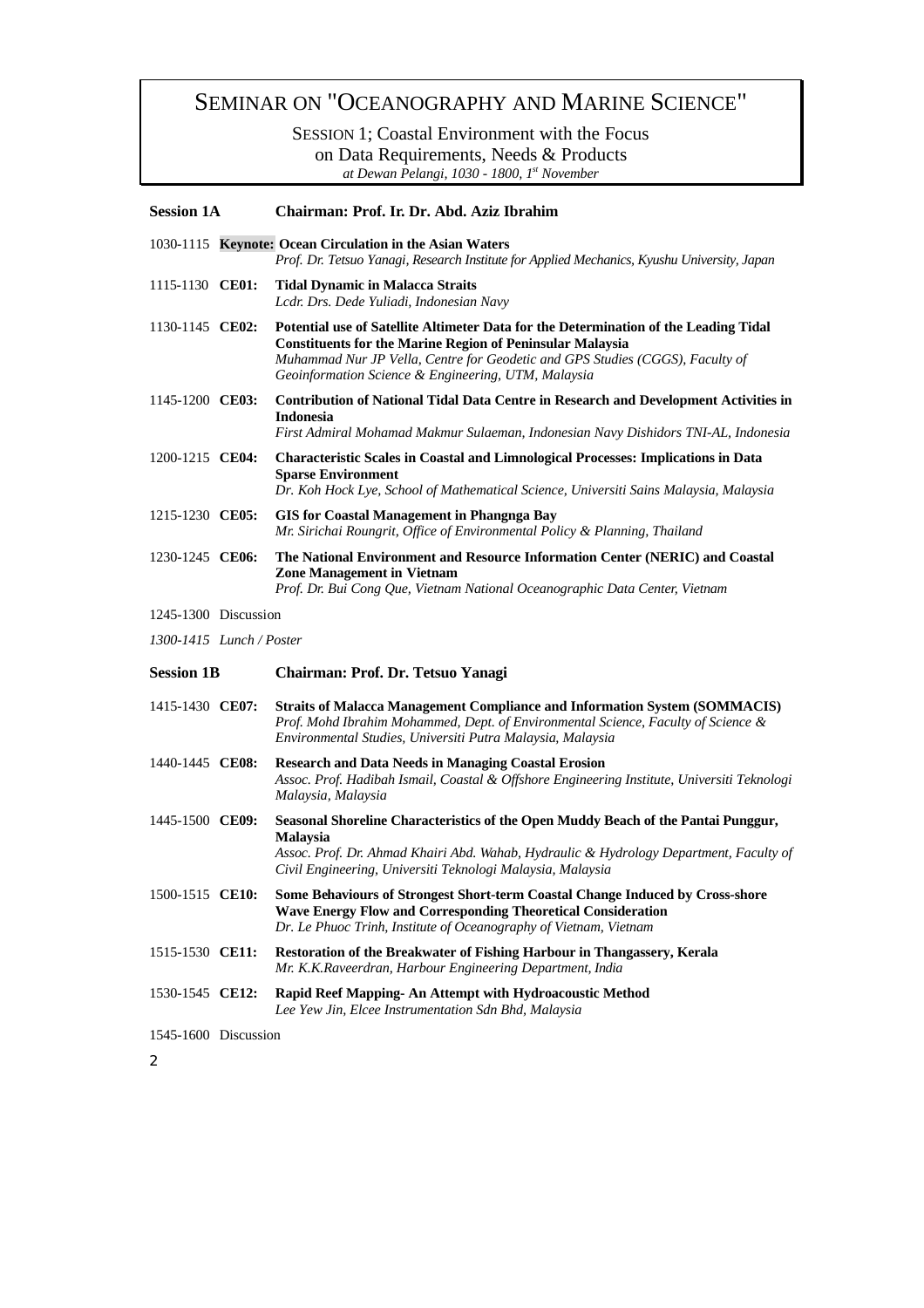| <b>Session 1C</b> |  | Chairman: Assoc. Prof. Hadibah Ismail                                                                                                                                                                                 |  |  |  |
|-------------------|--|-----------------------------------------------------------------------------------------------------------------------------------------------------------------------------------------------------------------------|--|--|--|
| 1630-1645 CE13:   |  | The Role of International Organizations in the Study of Rivers & Sea Coastal Area<br><b>Interaction</b><br>Dr. I.Oliounine, IOC/UNESCO, France                                                                        |  |  |  |
| 1645-1700 CE14:   |  | <b>Real-Time Information System for Sustainable Management of Shared Coastal</b><br>Waters: Gulf of Thailand as a Demonstration Site<br>Dr. Anond Snidvongs, Marine Science Dept., Chulalongkorn University, Thailand |  |  |  |
| 1700-1715 CE15:   |  | Role and Contribution of Oceanographic Research in Maritime Policy Making in<br><b>Malaysia</b><br>Mr. Mohd. Nizam Basiron, Center for Marine and Coastal Environment, Maritime Institute of<br>Malaysia, Malaysia    |  |  |  |
| 1715-1730 CE16:   |  | Data Necessary for an Effective Hydraulic Study: The Malaysian Scenario<br>Iwan Tan bin Sofian Tan, Hydec Engineering Sdn Bhd, Malaysia                                                                               |  |  |  |
| 1730-1745 CE17:   |  | Role of Marine Information Transfer in Upliftment of Coastal Communities: A study<br>based on Kerala (India)<br>K.E.Thampi, India                                                                                     |  |  |  |

1745-1800 Discussion

SESSION 2; Data Management Activities and Technical Developments *at Dewan Cenang, 1030 - 1300, 1st November*

| <b>Session 2</b>       | <b>Chairman: Dr. Henry R. Frey</b>                                                                                                                                                            |
|------------------------|-----------------------------------------------------------------------------------------------------------------------------------------------------------------------------------------------|
|                        | 1030-1115 Keynote: Technical Developments in Marine Data Management<br>Mr. Ben Searle, Chairman, IODE Committee of IOC, Head of Australian Oceanographic<br>Data Center, Australia            |
| 1115-1130 <b>DM01:</b> | The Use of Autonomous Solar Electric Research Vessel to obtain Oceanographic Data<br>Peter Thomas, Dept. of Software & Electronic Eng, Central Institute of Technology, New<br><b>Zealand</b> |
|                        | 1130-1145 DM02: Digital Marine Mapping of Indonesian Waters<br>Mr. Suharto Widjojo, National Coordination Agency for Surveys & Mapping<br>(BAKOSURTANAL), Indonesia                           |
| 1145-1200 <b>DM03:</b> | Marine Data and Information Management in Vietnam<br>Dr. Van Moi Nguyen, Marine Hydrodynamic Research, Vietnam                                                                                |
| $1200 - 1215$ DM04:    | An Internet Server for the Visualisation of Gridded Oceanographic Data<br>Dr. Greg Reed, Australian Oceanographic Data Center, Australia                                                      |
| 1215-1230 DM05:        | VODC for PC 2.0 (the Software for Integrated Oceanographic Data Management)<br>Tac Van Vu, Institute of Oceanography, Nha Trang, Vietnam, Vietnam                                             |
| 1230-1245 <b>DM06:</b> | <b>Quality Control Software which is easily applicable to Oceanographic Data Processing</b><br>in Data Originators<br>Dr. Toru Suzuki, Marine Information Research Center, Japan              |
| 1245-1300 Discussion   |                                                                                                                                                                                               |

*1300-1415 Lunch / Poster*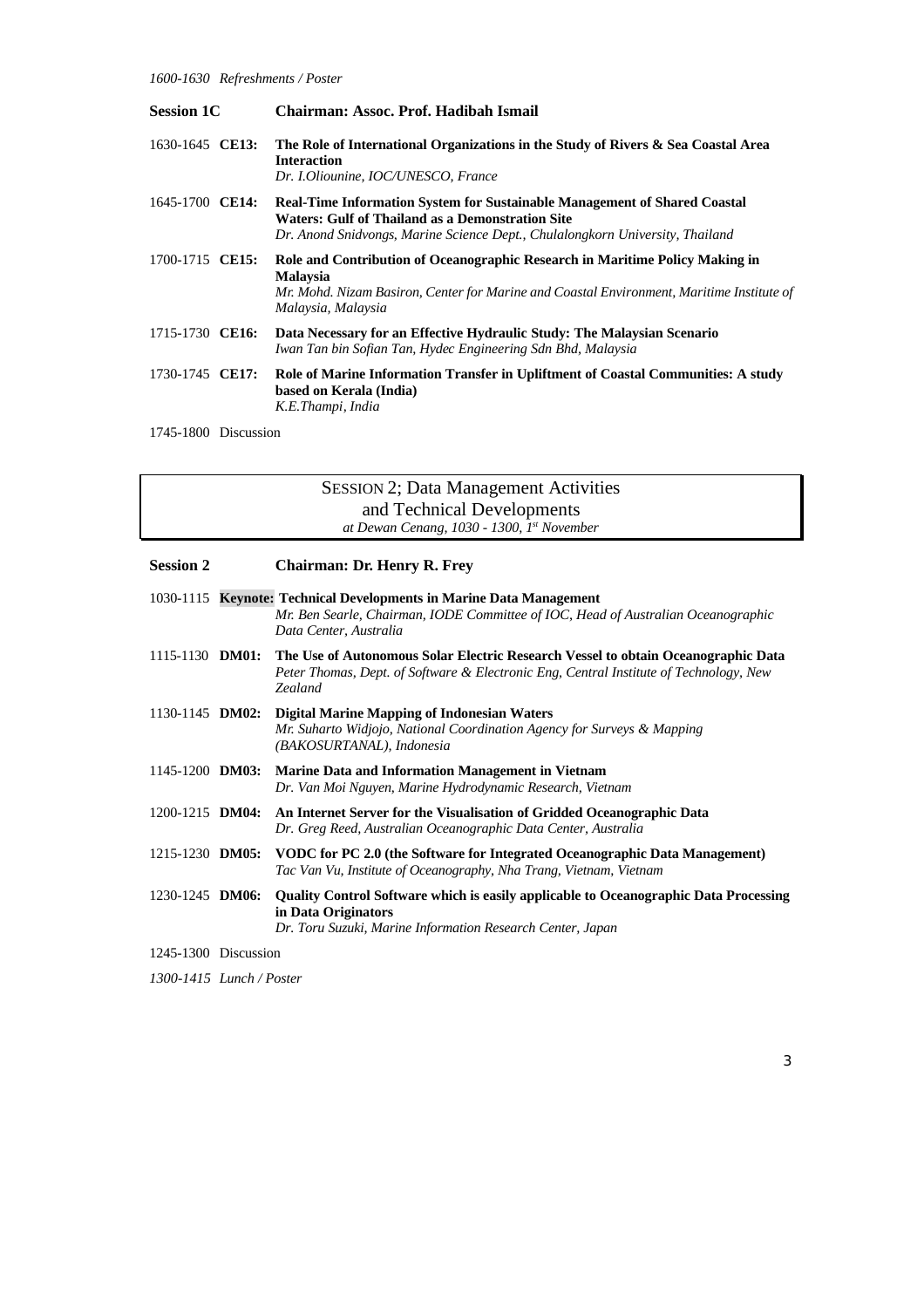### SESSION 3; Living Marine Resources with the Focus on Data Requirements, Needs & Products

*at Dewan Cenang, 1415 - 1800, 1st November*

#### **Session 3A Chairman: Dr. Mohd Rajuddin Kushairi**

- 1415-1500 **Keynote: Utilization of Biological Data for IODE system in the WESTPAC area** *Prof. Dr. Makoto Terazaki, Ocean Research Institute, University of Tokyo, Japan*
- 1500-1515 **LMR01: Distribution of Intertidal Meiobenthos in Langkawi Island Malaysia** *Dr. Idris Abdul Ghani, Dept. of Biology, Faculty of Science & Environmental Studies, Universiti Putra Malaysia, Malaysia*
- 1515-1530 **LMR02: Seagrass Ecosystem in Indonesia: A Case Study in Lombok Island** *Mr. Muhammad Husni Azkab, Research & Development Center for Oceanography, Indonesian Institute of Sciences, Indonesia*
- 1530-1545 **LMR03: Leaf Growth, Production and Ecosystem Dynamics of Toothed Seagrass** *Cymodocea serrulata* **(R. Br.) Aschers. et Magnus in Port Dickson, Malaysia** *Abu Hena M. Kamal, Dept. of Biology, FSAS, Universiti Putra Malaysia, Malaysia*

1545-1600 Discussion

#### *1600-1630 Refreshments / Poster*

#### **Session 3B Chairman: Prof. Dr. Makoto Terazaki**

- 1630-1645 **LMR04: Some Observations on the Impacts of the Indo-Pacific Region 1998 SST Anomalies on Local Coral Communities** *Dr. Mohd Rajuddin Kushairi, Ecosystem & Marine Park Research, Department of Fisheries, Southeast Asia Fisheries Development Center, Malaysia*
- 1645-1700 **LMR05: Ecological Aspects of Oceanic Squid,** *Stenoteuthis oualaniensis* **(Lesson) in the South China Sea, West Coast of Philippines** *Dr. Somboon Siriraksophon, Geomatics Research Division, Southeast Asian Fisheries Development Center, Thailand*
- 1700-1715 **LMR06: Coccolithophorids (Nanoplankton) of the South China Sea its Mass Water Transport** *Prof. Dr. Lokman Shamsudin, Faculty of Applied Sciences and Technology, Universiti Putra Malaysia Terengganu, Malaysia*
- 1715-1730 **LMR07: The Crustacean Associated in Seagrass Beds in Indonesia** *Indra Aswandy, Research & Development Centre for Oceanology, Indonesia Institute of Science, Indonesia*
- 1730-1745 **LMR08: Bio-prospecting, Research and Conservation of Deep-sea Resources within and beyond National Jurisdiction** *N. Syed-Ibrahim, Center for Marine and Coastal Studies, Universiti Sains Malaysia, Malaysia*

1745-1800 Discussion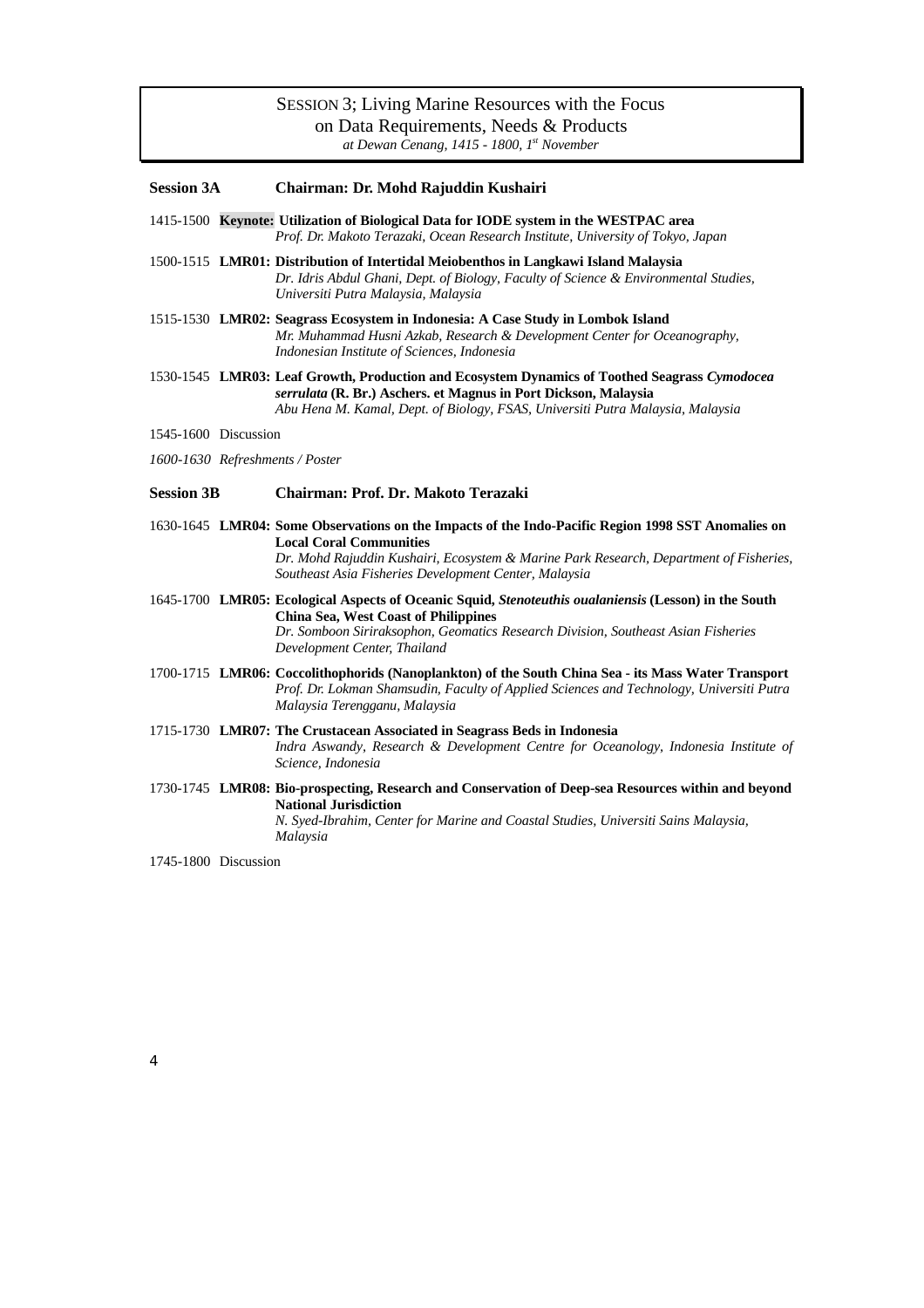### SESSION 4; Global Climate Change and Regional Oceanography with the Focus on Data Requirements, Needs & Products *at Dewan Pelangi, 0900 - 1530, 2nd November*

| <b>Session 4A</b>      |  | Chairman: Dr. Yutaka Nagata                                                                                                                                                                                                                                                                                                  |  |  |  |  |
|------------------------|--|------------------------------------------------------------------------------------------------------------------------------------------------------------------------------------------------------------------------------------------------------------------------------------------------------------------------------|--|--|--|--|
|                        |  | 0900-0945 Keynote: Global and Regional Ocean Climate Change on Interannual to Interdecadal<br><b>Timescales: Outstanding Problems, Global Networks, and Products</b><br>Dr. Warren B. White, Scripps Institution of Oceanography, University of California - San<br>Diego, United States                                     |  |  |  |  |
|                        |  | 0945-1000 GCC01: Long-term Variations of Surface and Intermediate Water Masses in the North Pacific<br>and their Implications to Climate Change<br>Assoc. Prof. Dr. Toshio Suga, Dept. of Geophysics, Graduate School of Science, Tohoku<br>University, Japan                                                                |  |  |  |  |
|                        |  | 1000-1015 GCC02: Global Warming and Inter-Annual Variability in Malaysia<br>Prof. Dr. Alejandro Livio Camerlengo, Faculty of Applied Science & Technology, Universiti<br>Putra Malaysia Terengganu, Malaysia                                                                                                                 |  |  |  |  |
|                        |  | 1015-1030 GCC03: Low Frequency and Quasi-Biennial Oscillations in the Regional Precipitation Anomaly<br>in Malaysia and their Relations to the Winds, SLP and SST in the Tropical Pacific and<br><b>Indian Oceans</b><br>Dr. Fredolin T. Tangang, Dept. of Marine Science, FSSA, Universiti Kebangsaan Malaysia,<br>Malaysia |  |  |  |  |
| 1030-1045 Discussion   |  |                                                                                                                                                                                                                                                                                                                              |  |  |  |  |
| 1045-1115 Refreshments |  |                                                                                                                                                                                                                                                                                                                              |  |  |  |  |
| <b>Session 4B</b>      |  | <b>Chairman: Dr. Warren B. White</b>                                                                                                                                                                                                                                                                                         |  |  |  |  |
|                        |  | 1115-1130 GCC04: Physical Characteristics of Water Mass in the South China Sea<br>Dr. Mohd. Nasir Saadon, Faculty of Applied Science & Technology, Univ. Putra Malaysia<br>Terengganu, Malaysia                                                                                                                              |  |  |  |  |
|                        |  | 1130-1145 GCC05: The Water Characteristic in South China Sea using the World Ocean Data from NOAA<br>Mr. Takaya Namba, Faculty of Science and Environmental Studies, Universiti Putra<br>Malaysia, Malaysia                                                                                                                  |  |  |  |  |
|                        |  | 1145-1200 GCC06: Data Processing and Subsurface Thermal Structure in the South China Sea<br>Prof. Youhai He, South China Sea Institute of Oceanography, Academia Sinica, China                                                                                                                                               |  |  |  |  |
|                        |  | 1200-1215 GCC07: The Regional Oceanographic Data Analysis and Simulation Modeling System for the<br>South China Sea<br>Prof. Dr. Dinh Van Uu, Marine Dynamic and Environment Research Center, Vietnam<br>National University, Vietnam                                                                                        |  |  |  |  |
|                        |  | 1215-1230 GCC08: Philippine Oceanographic Data as Inferred from the Philippine Oceanographic Atlas<br><b>Project</b><br>Dr. Rex Baleña, Ocean Weather Lab, Philippines                                                                                                                                                       |  |  |  |  |
| 1230-1245 Discussion   |  |                                                                                                                                                                                                                                                                                                                              |  |  |  |  |
| 1245-1400 Lunch        |  |                                                                                                                                                                                                                                                                                                                              |  |  |  |  |
| <b>Session 4C</b>      |  | <b>Chairman: First Admiral Mohd Rasip bin Hassan</b>                                                                                                                                                                                                                                                                         |  |  |  |  |
|                        |  | 1400-1415 GCC09: Long term Metocean Measurements in the South China Sea<br>En. Rozlan bin Mohd Ramli, Petronas Carigali Sdn. Bhd., Malaysia                                                                                                                                                                                  |  |  |  |  |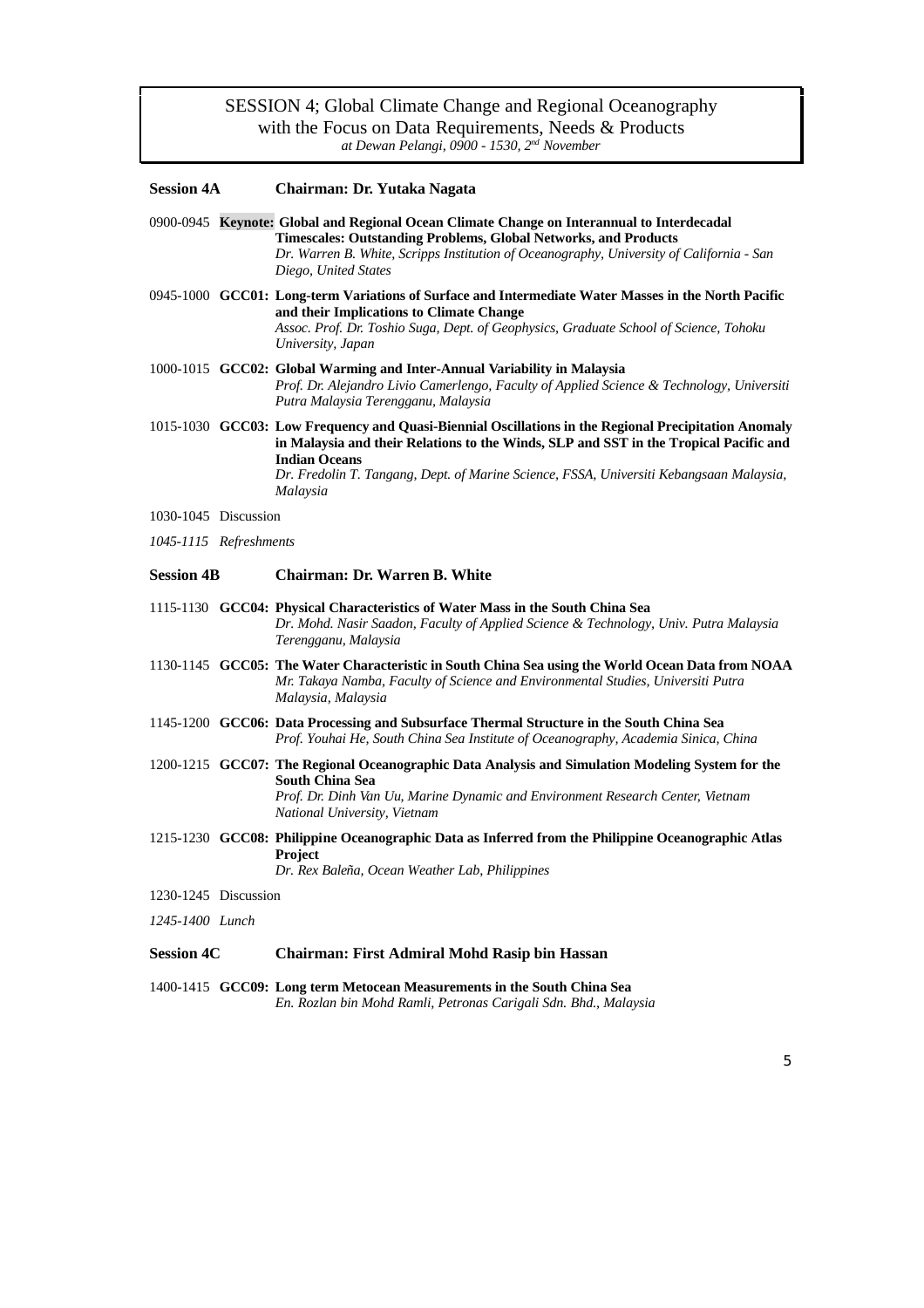#### 1415-1430 **GCC10: TBD** *, Hydrographic Directorate., Royal Malaysian Navy, Malaysia* 1430-1445 **GCC11: SEAWATCH program in Indonesia** *Mr. Agus Setiaman, Agency for the Assessment & Application of Technology (BPP TEKLOGOI) SEA WATCH Indonesia Program, Indonesia* 1445-1500 **GCC12: Marine Research Activities and Oceanographic Data Management in Vietnam** *Prof. Dr. Dang Ngoc Thanh, National Center for Natural Science & Technology of Vietnam, Vietnam* 1500-1515 **GCC13: Oceanographic Observations and Coastal Environment Monitoring Programmes of Korea**

*Dr. Kyu Kui Jung, Korea Oceanographic Data Center, South Korea*

1515-1530 Discussion

*1530-1600 Refreshments*

### SESSION 5; Marine Pollution with the Focus on Data Requirements, Needs & Products *at Dewan Cenang, 0900 - 1530, 2nd November*

#### **Session 5A Chairman: Dr. Zubir bin Din**

|  | 0900-0945 Keynote: Exchanging Data and Information on Marine Pollution - Challenges and Issues |  |  |  |  |
|--|------------------------------------------------------------------------------------------------|--|--|--|--|
|  | Prof. Dr. Gil S. Jacinto, Marine Science Institute, University of the Philippines, Philippines |  |  |  |  |

- 0945-1000 **MP01: Simulation of Oil Spill Fate on the Water Surface using Eulerian Finite Element - Kinematic Description** *Assoc. Prof. Dr. Ariffin Samsuri, Faculty of Chemical & Natural Resources Engineering, Universiti Teknologi Malaysia, Malaysia*
- 1000-1015 **MP02: Coastal Resource Sensitivity of Oil Spill Pollution using Remote Sensing and Geographic Information System** *Mazlani Muhammad, MACRES, Malaysia*
- 1015-1030 **MP03: The Straits of Malacca Environmental Information System (SMEIS)** *Prof. Kum Sang Low, Institute of Postgraduate Studies & Research, University of Malaya, Malaysia*
- 1030-1045 Discussion
- *1045-1115 Refreshments*
- **Session 5B Chairman: Prof. Dr. Gil S. Jacinto**
- 1115-1130 **MP04: Bioconcentration and Availability of Organo-Chlorine Pesticides (OCP) in different, Compartments of the Food chain in the West Coast of Peninsular Malaysia** *Dr. Zubir bin Din, Centre for Marine & Coastal Studies Malaysia, Universiti Sains Malaysia, Malaysia*
- 1130-1145 **MP05: Marine Toxicology Its Nature and Significance in Malaysia** *Assoc. Prof. Iekhsan Othman, Dept. of Bio-chemistry, University of Malaya, Malaysia*
- 1145-1200 **MP06: Polycyclic Aromatic Hydrocarbons in Mussels from Malaysian Coastal Waters** *Ali Mashinchian Moradi, Faculty of Science and Environmental Studies, Universiti Putra Malaysia, Malaysia*
- 1200-1215 **MP07: Distribution of Aromatic and Aliphatic Hydrocarbonsin the Surface Sediments of the Gulf of Thailand and the South China Sea** *Dr. Mohd Kamil Abdul Rashid, Fakulti Sains Gunaan & Teknologi, Universiti Putra Malaysia, Malaysia*

Seminar / Session 5 **Seminar / Session 5**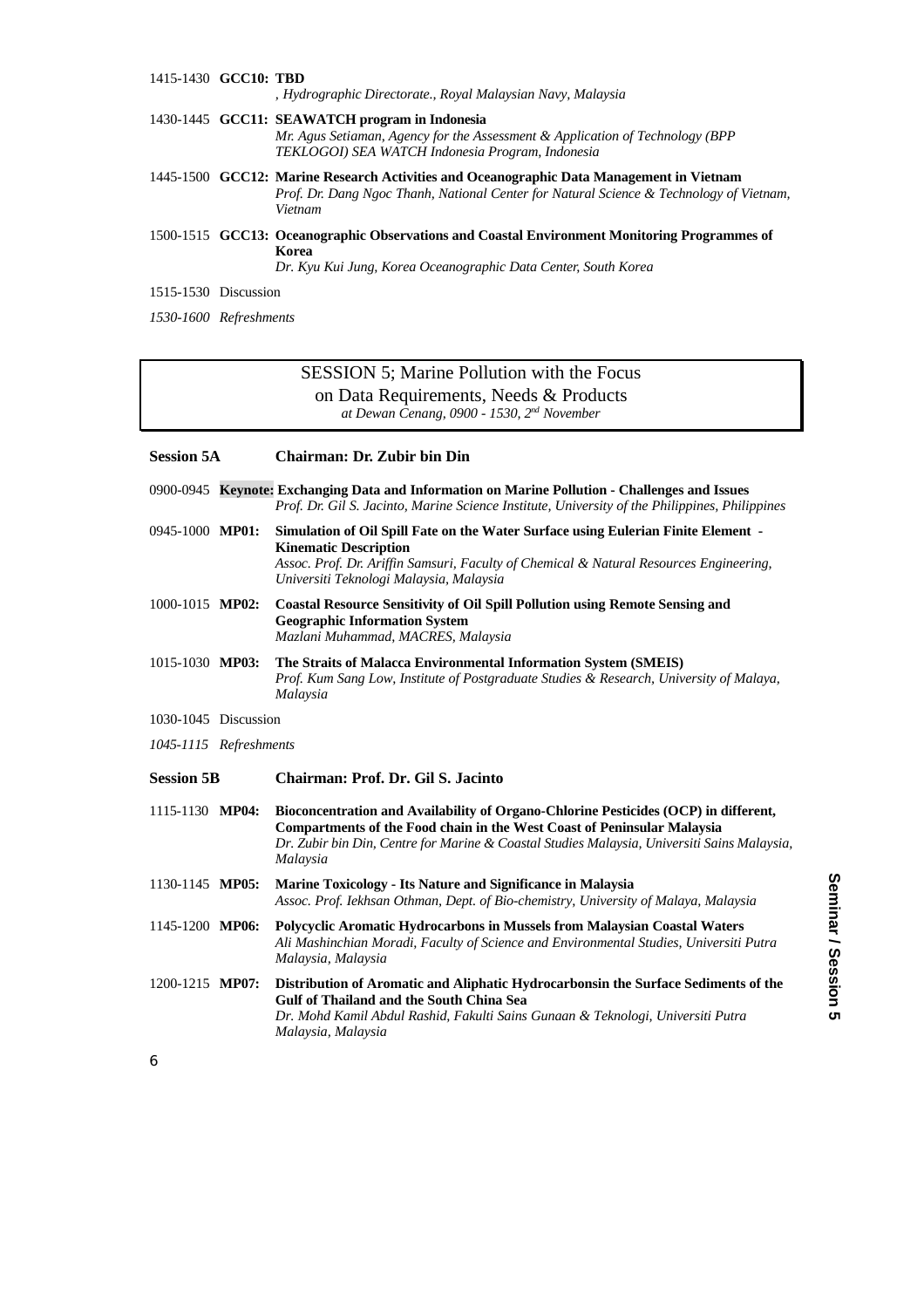| 1215-1230 MP08: | Trend in Environmental Water Quality of Inner Jakarta Bay, Indonesia                        |
|-----------------|---------------------------------------------------------------------------------------------|
|                 | Melati Ferianita Fachrul, Dept. of Environmental Engineering, Faculty of Civil Engineering, |
|                 | Universiti Teknologi Malaysia, Malaysia                                                     |

1230-1245 Discussion

*1245-1400 Lunch*

| <b>Session 5C</b>      |  | Chairman: Dr. Mohd Kamil Abdul Rashid                                                                                                                                                                 |  |  |  |
|------------------------|--|-------------------------------------------------------------------------------------------------------------------------------------------------------------------------------------------------------|--|--|--|
| 1400-1415 MP09:        |  | Dissolved Fraction of Metals in Malaysian Waters, Using an In-site Sampling and<br><b>Extraction Techniques</b><br>Shahunthala Devi Ramachandran, Institute Penyelidikan Perikana, Malaysia           |  |  |  |
| 1415-1430 <b>MP10:</b> |  | <b>Concentration of Heavy Metal Contamination in Marine Sediments off East Coast</b><br>Peninsular Malaysia<br>Dr. V.R. Vijayan, Mineral and Geoscience Department, Malaysia                          |  |  |  |
| 1430-1445 <b>MP11:</b> |  | <b>Organic Contaminants in Sediment of Melaka Strait</b><br>Dr. Ab. Khalik b. Hj. Wood, Malaysia Institute for Nuclear Technology Research, Malaysia                                                  |  |  |  |
| 1445-1500 <b>MP12:</b> |  | <b>Pollution by Mud of Tropical Coastal Waters</b><br>Dr. Eric Wolanski, Australian Institute of Marine Science, Australia                                                                            |  |  |  |
| 1500-1515 MP13:        |  | Monitoring Programme on Marine Pollution from a Coastal Power Plant into the Sea<br>Assoc. Prof. Absornsuda Siripong, Marine Science Dept., Faculty of Science, Chulalongkorn<br>University, Thailand |  |  |  |
| 1515-1530 Discussion   |  |                                                                                                                                                                                                       |  |  |  |
| 1530-1600 Refreshments |  |                                                                                                                                                                                                       |  |  |  |

### PANEL DISCUSSION *at Dewan Pelang, 1545 - 1700, 2nd November*

The panel and final discussions during the seminar will make clear needs of scientific research programmes for oceanographic and coastal data in the WESTPAC region.

The coordinator and panelists are introduced as follows;

Coordinator

• **First Admiral Mohd Rasip bin Hassan**, Director General of Hydrographic Directorate, Royal Malaysian Navy, Malaysia

Panelists

- **Mr. Ben Searle**, Director, Australian Oceanographic Data Center, Australia
- **Dr. Gil S. Jacinto** , Marine Science Institute, University of the Philippines, Philippine
- **Assoc. Prof. Hadibah Ismail**, Director of Coastal & Offshore Engineering Institute, Universiti Teknologi Malaysia, Malaysia
- **Prof. Dr. Makoto Terazaki**, Ocean Research Institute, University of Tokyo, Japan
- **Prof. Dr. Manuwadi Hungspreugs**, Dept. of Marine Science, Chulalongkorn University, Thailand
- **Dr. Yutaka Nagata**, Director of Marine Information Research Center, Japan
- **Dr. Iouri Oliounine**, Deputy Executive Secretary IOC/UNESCO, France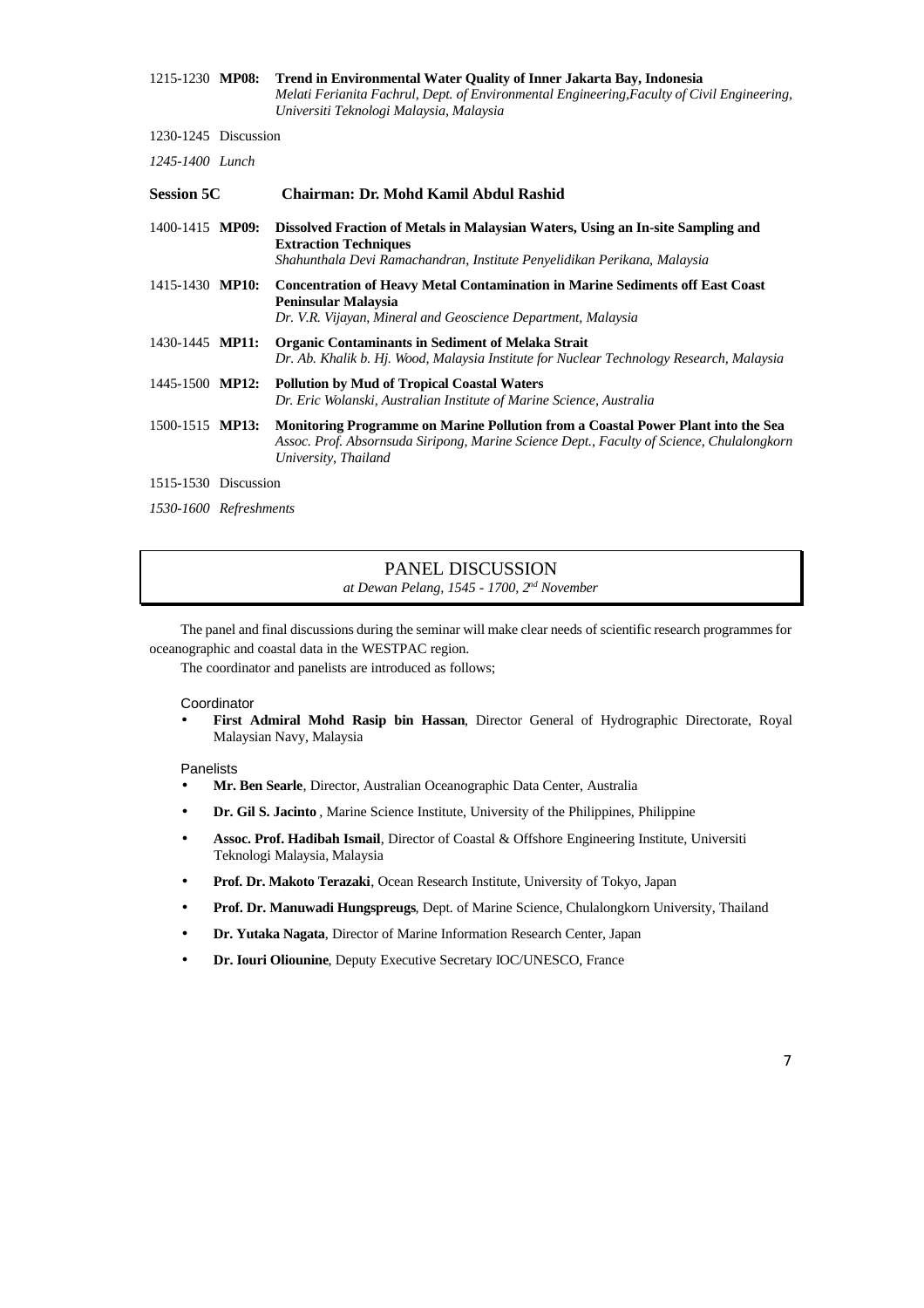# POSTER SESSION

*at Dewan Pelangi 1300-1415 and 1600-1630, 1st November*

The posters will be exhibited at Dewan Pelangi through the seminar of ICIWP'99. We are hopeful that the presenters of the poster session will stay at the poster session room during the session in possible time.

- **P01: Oceanographic Chemical Data Set in the Northwestern Pacific** *Mr. Toru Hazama, Japan Oceanographic Data Center, Japan*
- **P02: Distribution of** *Ceratium* **species in Quarter Bay, Iran** *Majid Eshaghi, Dept. of Biotechnology, Faculty of Food Science & Biotechnology Universiti Putra Malaysi, Malaysia*
- **P03: Monitoring of Trace Metals in Sediments and Flat Tree-Oysters from Sepang Rivers, Malaysia** *Miss. Katayon Saed, Dept. of Biology, Faculty of Science & Environmental Studies, Universiti Putra Malaysia, Malaysia*
- **P04: Identification of Fishing Areas in the Southeastern part of Samar Sea, Philippines** *Dr. Latip S. Abdurahman, Samar Regional School of Fisheries, Philippines*
- **P05: Bio-Physical Characteristics of Maqueda Bay, Samar , Philippines** *Dr. Renato C. Diocton, Samar Regional School of Fisheries, Philippines*
- **P06: Marine Data Collection by a Network of Moored Oceanographic Buoys in the Gulf of Thailand and Andaman Sea, and the applications of such data in various fields** *Pitan Singhasaneh, SEAWATCH Thailand, NationalRresearch Council of Thailand, Thailand*
- **P07: The First Step for an Oceanographic Database of the Vietnam Sea Region in the Gulf of Thailand** *Dr. Phan Van Hoac, Center for Hydrometeorology of South Vietnam, Vietnam*
- **P08: State of Vietnam Coastal Erosion and Accretion and Environment Concerns** *Dr. Dinh Van Huy, Haiphong Institute of Oceanology, Vietnam*
- **P09: Cooperative Projects in the Sea of Japan and the Sea of Okhotsk: New Oceanographic Data for International Community** *Dr. Alexander N. Man'ko, Far Eastern Regional Hydrometeorological Research Institute, Russia*
- **P10: Measurement of Wave Height in the Gulf of Thailand** *Mr. Wattana Kanbua, Thai Meteorological Department, Thailand*
- **P11: Development of Molecular Markers for Sea Cucumber (Holothuroidea)** *Dr. Pathimah Ismail, Dept. of Biomedical Science, Faculty of Medicine & Health Science, Universiti Putra Malaysia, Malaysia*
- **P12: The National Environment and Resource information Centre (NERIC) and Coastal Zone Management in Vietnam**

*Mr. Nguyen Tu Dan, Vietnam National Oceanographic Data Center, Vietnam*

- **P13: Summary of IOC Cooperation study in the Gulf of Thailand** *Dr. Anond Snidvongs, Marine Science Dept., Chulalongkorn University, Thailand*
- **P14: JICA/UPM Malacca Straits Expedition No2, Nitrogen and Phosphorous Distribution** *Prof. Dr. Law Ah Theem, Faculty of Applied Science & Technology, Univ. Putra Malaysia Terengganu, Malaysia*
- **P15: Quantitation of Polycyclic Aromatic Hydrocarbons (PAHs) in Marine Environmental Samples by Silica Gel Column Chromatography and GC-MS** *Ali Mashinchian Moradi, Faculty of Science & Environmental Studies, Universiti Putra Malaysia, Malaysia*
- **P16: Distribution of Ortho-phospate in the Straits of Malacca** *Tengku Rozaina binti Tengku Mohamad, Southeast Asian Fisheries Development Center, Malaysia*
- **P17: Development of Sine-slab® for Coastal Erosion Control** *Assoc. Prof. Dr. Noraieni Hj Mokhtar, COEI, Universiti Teknologi Malaysia, Malaysia*

*8*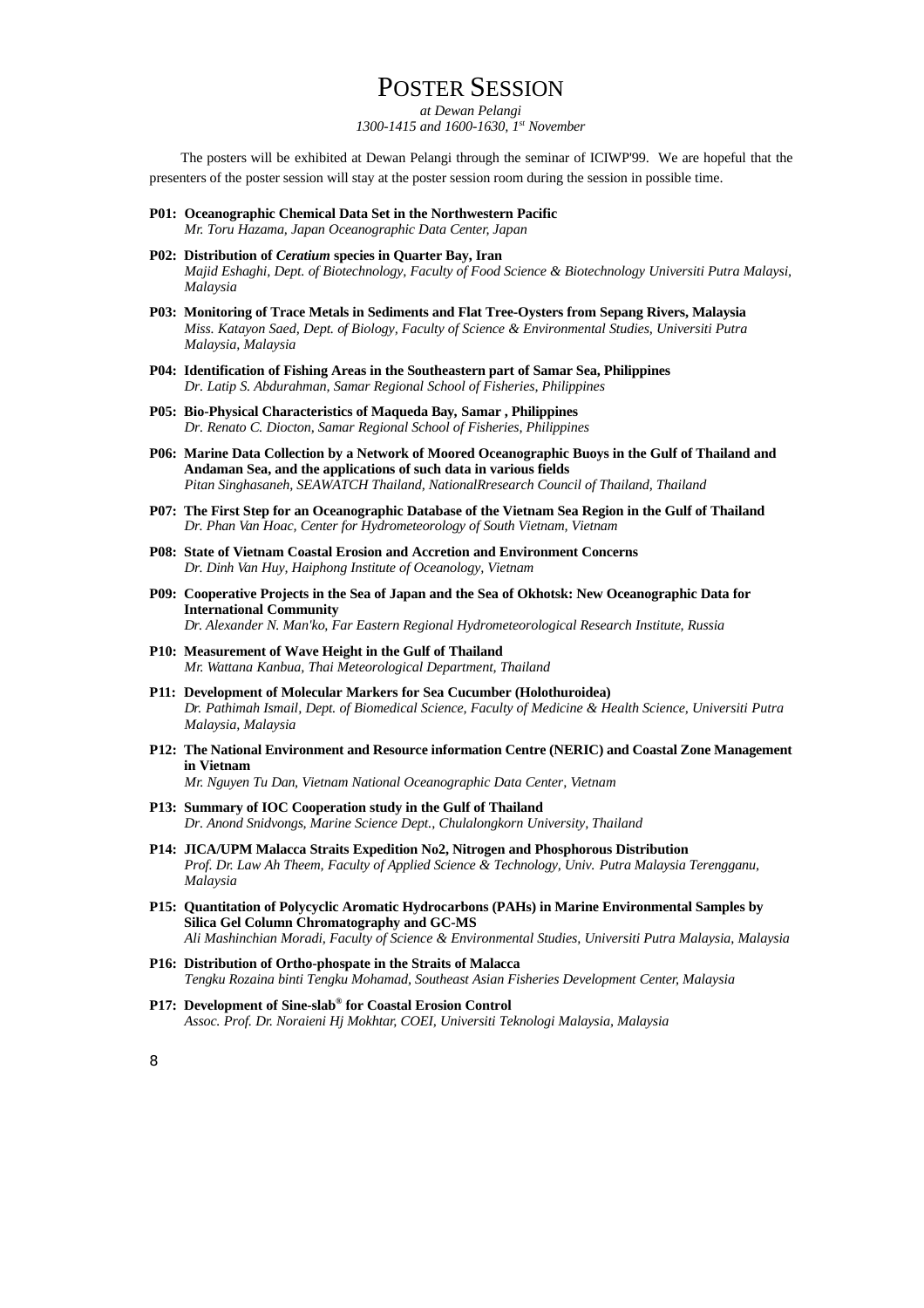# WORKSHOP ON "IODE ACTIVITIES IN THE WESTPAC REGION"

*at Dewan Pelangi on 3rd to 4th November*

## 1<sup>st</sup> day of the workshop, 3<sup>rd</sup> November

# 0900-0910 **1. Opening** 0910-0920 **2. Administrative Arrangements** 0920-1035 **3. Status of Oceanographic Data and Information Exchange, the National and International Projects operating in the WESTPAC region.** *3.1 Summary of IODE, by Dr. Oliounine, IOC 3.2 The Future of IODE, by Mr. Searle, AODC 3.3 Status of U.S.-NODC/WDC Activities, by Dr. Frey, U.S.-NODC 3.4 Status of IODE activities in the Member States by Questionnaire, by Mr. Nagai, JODC 1035-1105 Refreshments* **3.5 International Projects in the Region** *3.5.1 NEAR-GOOS, by JODC 3.5.2 The Southeast Asian Oceanographic Data, by Dr. Anond Snidvongs, SEASTART RC 1230-1400 Lunch* 1400-1610 **4. Review of IODE Products and Services** *4.1 Global Temperature and Salinity Profile Programme (GTSPP), by Mr.Searle, AODC 4.2 Global Ocean Data Archeology and Rescue Project (GODAR) update, by Dr. Frey, U.S.-NODC* **4.3 Marine Information Management (MIM)** *4.3.1 General talk of MIM and Blue Page, by Mr. Searle, AODC 4.3.2 Development of the MEDI Vietnam - A Metadata Management Software, by Dr. Nguyen Hong Phuong, VODC 4.3.3 Cruse Summary Report (CSR) and National Oceanographic Programme (NOP), by Mr. Searle, AODC* **4.4 IODE Products**  *4.4.1 World Ocean Database 98, by Dr. Frey, U.S.-NODC 4.4.2 OceanPC, by Mr. Searle, AODC 4.4.3 IODE Resource Kit, by Mr. Searle, AODC 1610-1630 Refreshments* 1630-1800 **5. Capacity Building for Oceanographic Data and Information Management**

*5.1 General Picture of the IODE Training programme, by Dr. Oliounine, IOC*

- *5.2 Training Course for Foreign Countries in Japan, by JODC*
- *5.3 The Journal for the Developing Science of Ocean &Atmospheric Data Management, by Mr. Searle, AODC*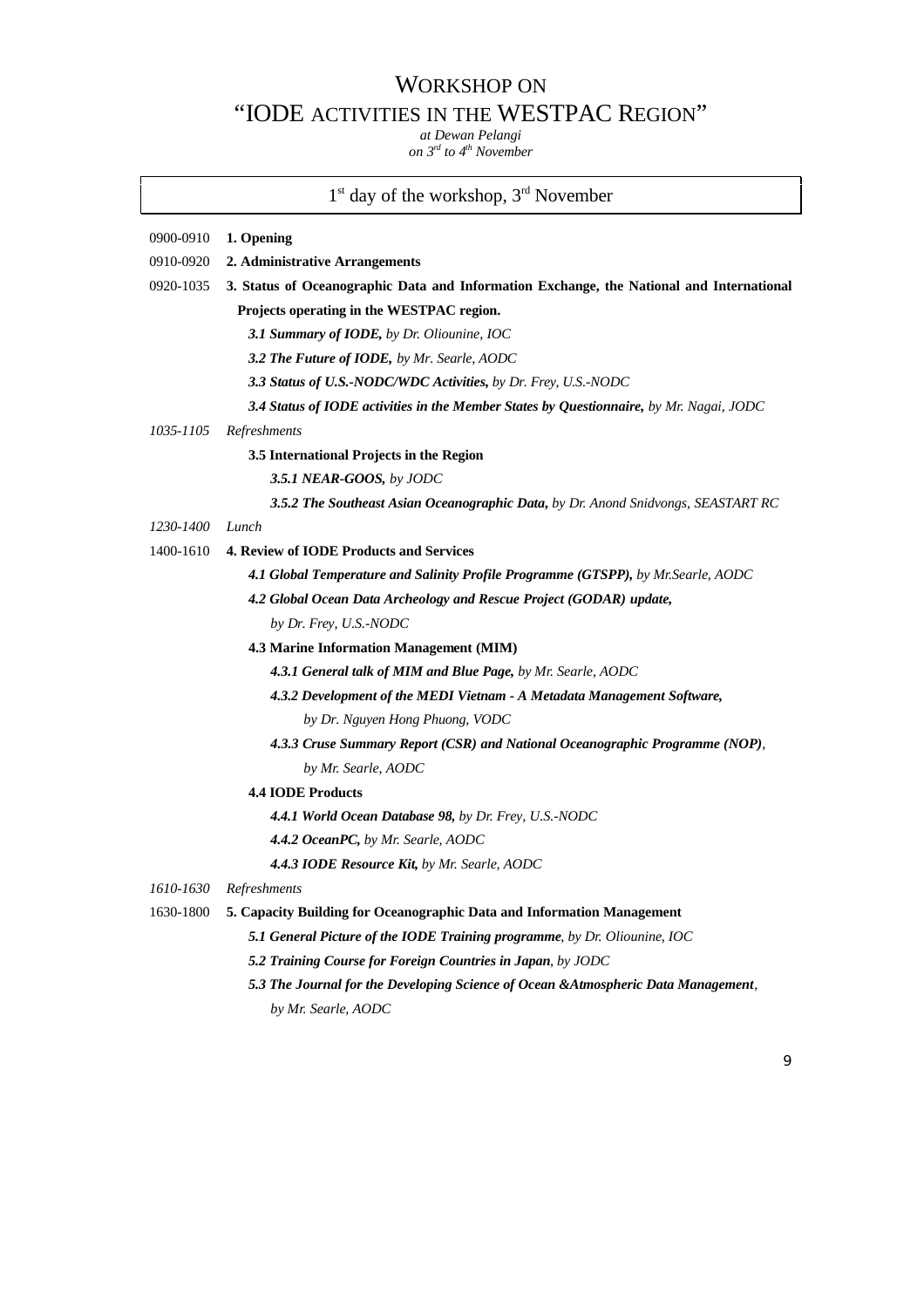| 0830-1010 6. Measurements to Satisfy the User's Needs for Data from the IODE system, Quality Control of |
|---------------------------------------------------------------------------------------------------------|

 $2<sup>nd</sup>$  day of the workshop,  $4<sup>th</sup>$  November

**Oceanographic Data and Processed Data & Information Types etc**.

- *6.1 Temperature and Salinity Distribution Characteristics in seas around Japan, and Statistical Parameters used in a Visual Quality-Control Software, by Dr.Nagata, MIRC*
- *6.2 Plankton Data Management and Metadata in U.S.-NODC, by Dr. Frey, U.S.-NODC*
- *6.3 Declassification of Naval Data, by Dr. Oliounine, IOC*
- 1010-1030 Refreshments
- 1030-1200 **7. Proposed Aactions**
	- **7.1 Increase Awareness of the IODE system in the WESTPAC region**
		- *7.1.1 Application of IOC/IODE web page and News Letters, by Mr. Searle, AODC*
		- *7.1.2 Cooperation between Oceanographic Research Programme and Data Center, Introducing of JODC recent dataset, by JODC*
	- **7.2. Roles for developed countries in supporting developing countries in ocean data and information management**
		- *7.2.1 Application of Existing Cooperation Programme; Japanese Governmental Aid Program, by JICA*
- 1200-1230 **8. Wrap up**
- 1230-1245 **9. Closing**
- *1245-1400 Lunch*